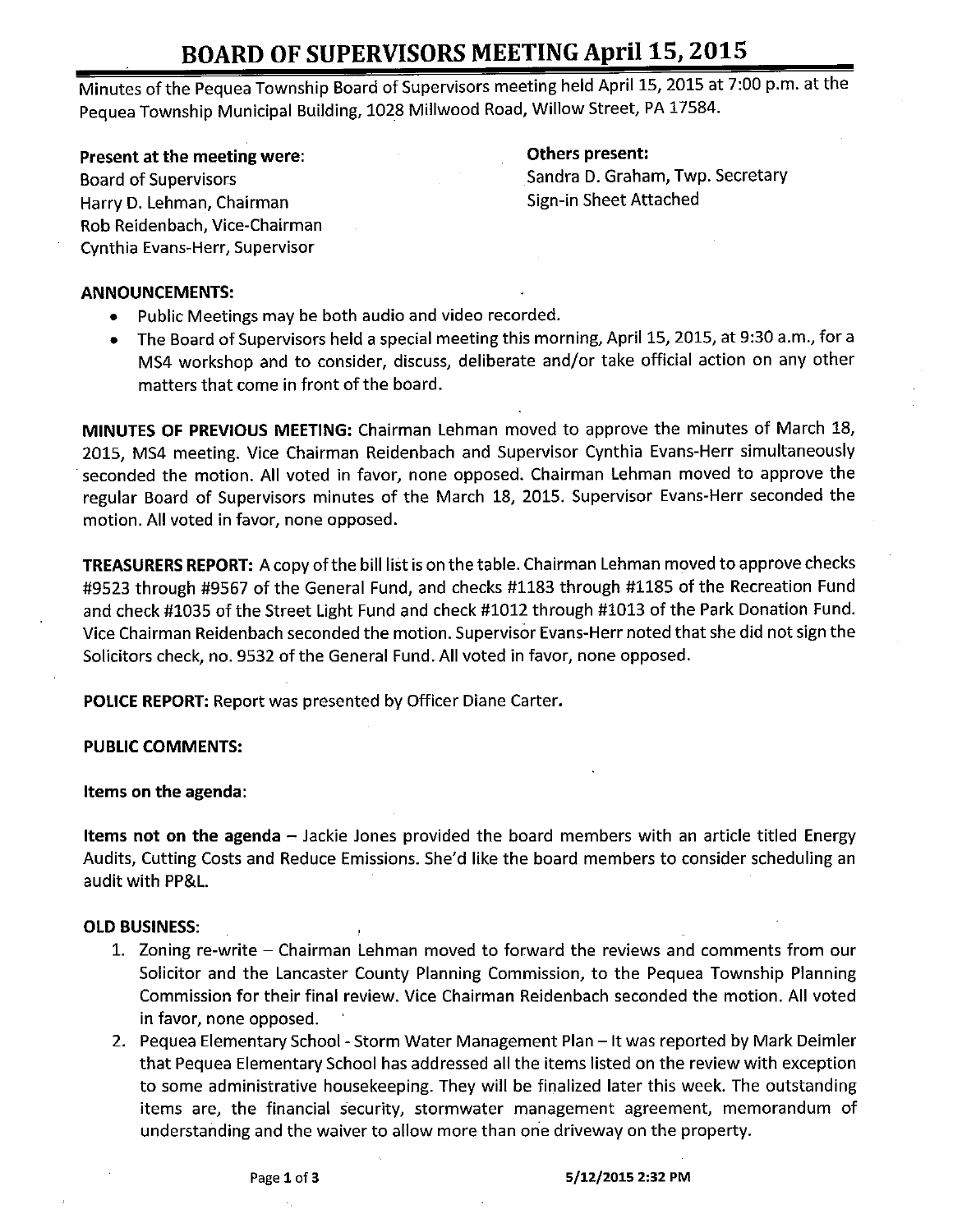# BOARD OF SUPERVISORS MEETING April 15, 2015

Chairman Lehman moved to approve the Pequea Elementary School stormwater management plan and authorize the chairman to sign all required plans and documents. The approval will be subject to the following two conditions:

- 1. The applicant shall provide financial security for the proposed improvements in the amount of \$428,920.00 in the form of a bond without surety.
- 2. The applicant shall provide an executed stormwater management agreement.

Supervisor Evans-Herr seconded the motion. All were in favor, none opposed.

Chairman Lehman moved to approve the chairman to sign the municipal plan notification located on the land development plan, subject to the following conditions:

- 1. The applicant shall provide an executed deed of dedication for the proposal right-a-way required for the Bauer Avenue construction.
- 2. The applicant shall provide an executed Memorandun of Understanding.
- 3. The applicant satisfies all outstanding LCPC plan review comments.

Supervisor Evans-Herr seconded the motion. All voted in favor, none opposed.

Chairman Lehman moved to grant the Pequea Elementary School permission to construct more than one access drive in accordance with the Pequea Township Driveway Ordinance No. 173- 2013. Supervisor Evans-Herr seconded the motion. All voted in favor, none opposed.

3. Phone study update — Vice Chairman Reidenbach stated that Comcast hooked up our phone system. Next month he should have data to report.

#### NEW BUSINESS:

- 1. New Zero-Turn Lawn Mower quotes— Chairman Lehman stated that the Silver Mine Parks four year old mower should be traded in. Chairman Lehman moved to obtain at least two quotes for <sup>a</sup> new Ferris Zero Turn Riding Mower, Model No. 1S5100ZC72, 33 HP Caterpillar Diesel, 72" ICD, with <sup>a</sup> trade of our 2011 Ferris Mower, Model No. 155100ZC72. Vice Chairman Reidenbach seconded the motion. All were in favor, none opposed.
- 2. Parking Violation—fee increase —Chief Fiorill, of the police department said the parking ticket supply needs replenished. Before he reorders, he asked if the Board of Supervisors would like to consider making amendments to the current ordinances to increase the fines. Chairman Lehman will contact the township solicitor for his input and report back at the next meeting.
- 3. PA Game Commission American Kestrel release at Silver Mine Park Vice Chairman Reidenbach moved to instruct the secretary to forward <sup>a</sup> letter to Dan Mummert from the Pennsylvania Game Commission, stating that Pequea Township authorizes the relocation of American Kestrels to the Silver Mine Park, if the need arises. Supervisor Evans-Herr seconded the motion. All voted in favor, none opposed.
- 4. Appoint W.W. F. C. Fire Police— Diana Lynn Weaver- Chairman Lehman moved to appoint Diana Lynn Weaver to the position of West Willow Fire Company Fire police. Supervisor Evans-Herr seconded the motion. All were in favor, none opposed. Ms. Weaver recited the Loyalty Oath, affirming to support, obey and defend the Constitution and discharge the duties of Fire Police for West Willow Fire Company.

#### DEPARTMENTAL REPORTS:

Road Crew— Report on file. Zoning/ Code Officer  $-$  Report on file. Southern Regional Police Department—Report on table. Southern Regional Police Commission-Supervisor Reidenbach